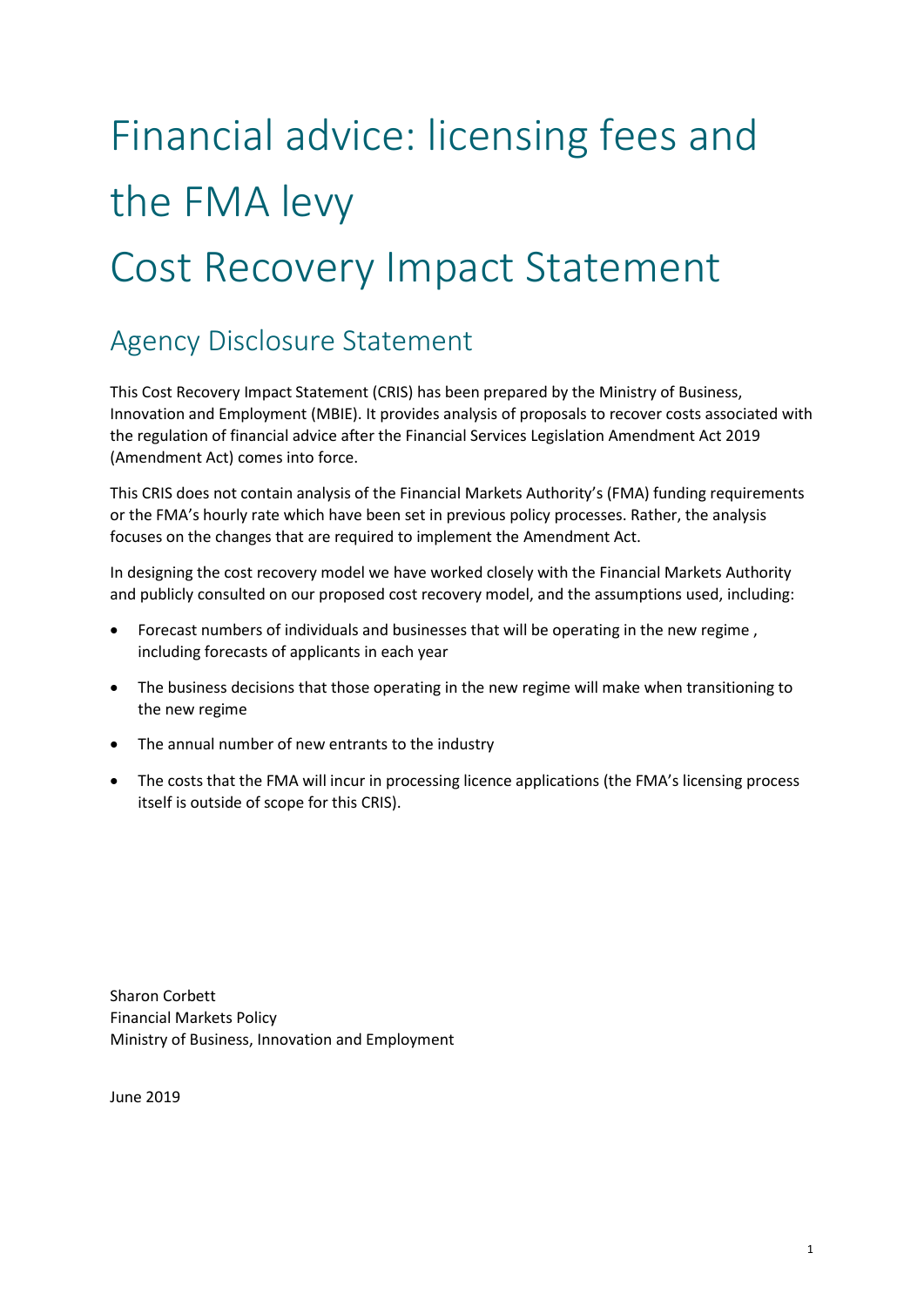### Executive summary

The Financial Services Legislation Amendment Act 2019 (Amendment Act) introduces a new regulatory regime for financial advice in which anyone who gives regulated financial advice to a retail client will need to operate under a licence granted by the Financial Markets Authority (FMA).

We propose that licensing fees be set in regulations that will allow the FMA to recover the costs it incurs when processing these licence applications. Our proposed model for the licensing fees is a combination of a flat application fee and hourly rate that will apply when the FMA is processing resource intensive complex applications.

In addition to licensing, the FMA will have ongoing monitoring and enforcement functions in the new regime. The majority of the FMA's funding for these activities is collected from financial service providers in the form of a levy. The Amendment Act removes the current types of financial advisers, making it necessary to amend the existing levy model to ensure that the same amount of funding is collected from the financial advice industry.

We propose that the FMA levy model be amended so that financial advice providers pay a levy that is proportionate to the benefit they receive from the FMA's activities.

Our preferred options for the licensing fee and changes to the FMA levy are similar to those that were publicly consulted on between December 2018 and February 2019. Changes to the model and the underlying assumptions have been made to take into account feedback.

### Status quo

#### New financial advice regime

The Financial Services Legislation Amendment Act (Amendment Act) gives effect to a new regulatory regime for financial advice, repealing the Financial Advisers Act 2008 (FA Act), and amending parts of the Financial Markets Conduct Act 2013 and the Financial Service Providers (Registration and Dispute Resolution) Act 2008. The new financial advice regime is expected to come into force in mid-2020 and is intended to improve access to high quality financial advice for New Zealanders. In part, this is achieved through the introduction of universal conduct and client care duties, and licensing requirements for anyone giving financial advice to retail clients.

The Amendment Act removes the current categories of financial advisers: authorised financial advisers (AFAs), registered financial advisers (RFAs) and qualifying financial entities (QFEs). In the new regime, 'financial advice providers' will be licensed by the Financial Markets Authority (FMA) and will be able to give financial advice on their own account (e.g. through a digital-advice platform) or engage individual 'financial advisers' or 'nominated representatives' to give advice on their behalf.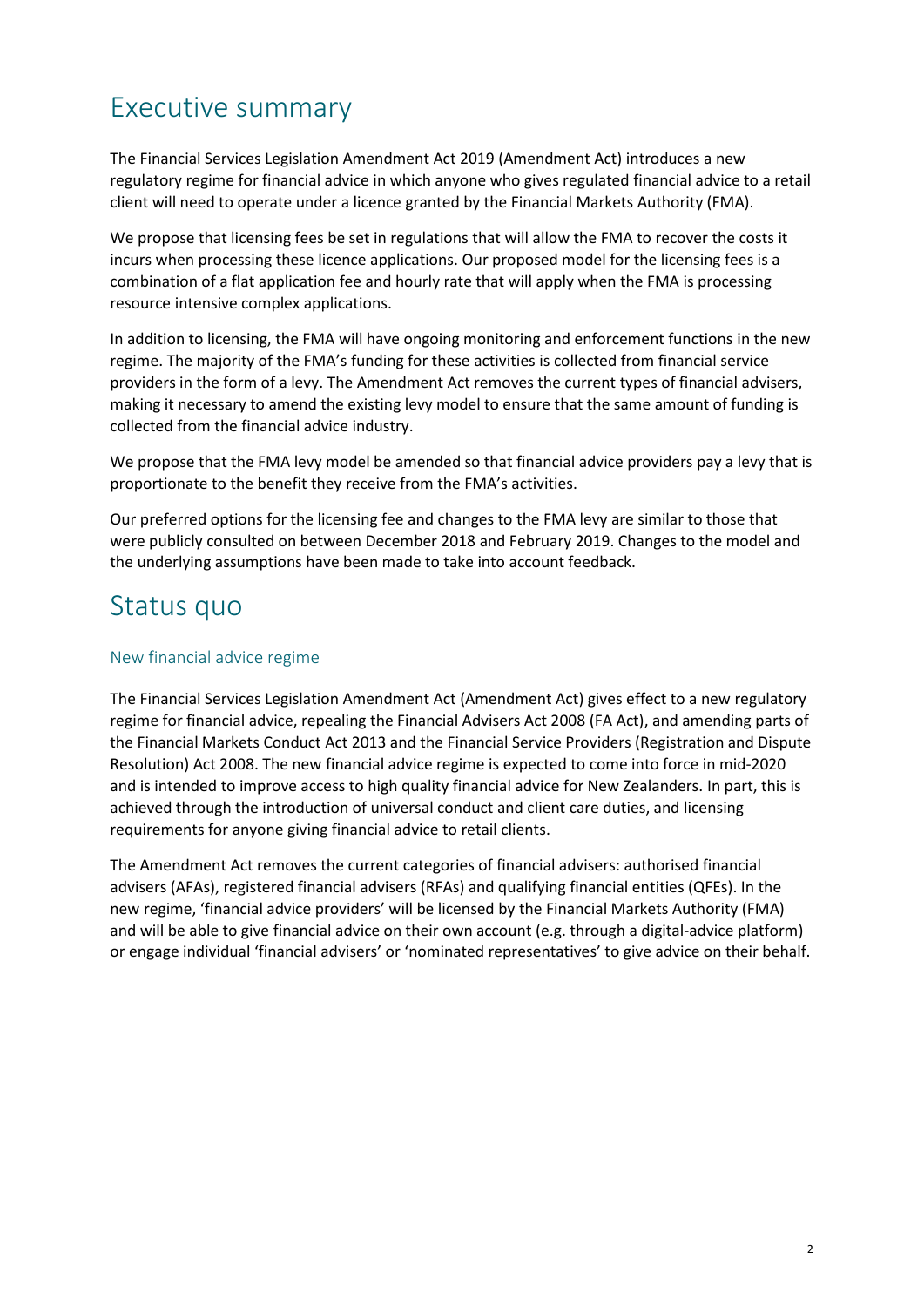#### **Financial advice provider**

*A firm (ranging from a sole adviser business to a large firm) that either gives financial advice itself or engages individuals to give advice on its behalf*

- Needs to be licensed by the FMA
- Needs to be registered on the Financial Service Providers Register

#### **Financial adviser**

*An individual who is engaged by a firm to give advice on behalf of the firm*

 Needs to be registered on the Financial Service Providers Register

#### **Nominated representative**

*An individual who is engaged by a firm to give advice on behalf of the firm*

- Has limited discretion and is tightly controlled by the firm
- Not required to be registered

#### Funding of the Financial Markets Authority

The FMA regulates financial services, including financial advice, in New Zealand. The Financial Markets Authority Act 2011 provides for regulations to be made for the payment of fees to the FMA, and for a levy to be collected from prescribed classes of persons.

Fees charged by the FMA are set in regulations, including the Financial Advisers (Fees) Regulations 2010, the Financial Markets Conduct (Fees) Regulations 2014 and the Financial Markets Authority (Fees) Regulations 2011. Regulations also prescribe an hourly rate of \$155.00 (ex GST) which can be charged for work carried out by FMA staff, and is used in the calculation of fees charged by the FMA.

The current fees that apply to AFAs, RFAs and QFEs relate to their registration on the Financial Services Provider Register (FSPR),<sup>1</sup> and to the FMA's activities in determining whether the individual or entity meets the necessary requirements to offer financial advice.

The FMA receives an annual appropriation of \$36 million, the majority of which is funded through a levy charged to financial service providers. Levies vary among different financial service providers and are set in the Financial Markets Authority (Levies) Regulations 2012. These were amended in 2017 following a review of the FMA's funding requirements.

The amount of levy charged to each type of financial service provider differs and is intended to reflect the level of benefit each type gains from their participation in financial markets and the FMA's activities in regulating those financial markets.

 $^1$  The fees associated with registering on the FSPR are not being reviewed at this time as the registration requirements, and associated costs, are not significantly impacted by the Amendment Act.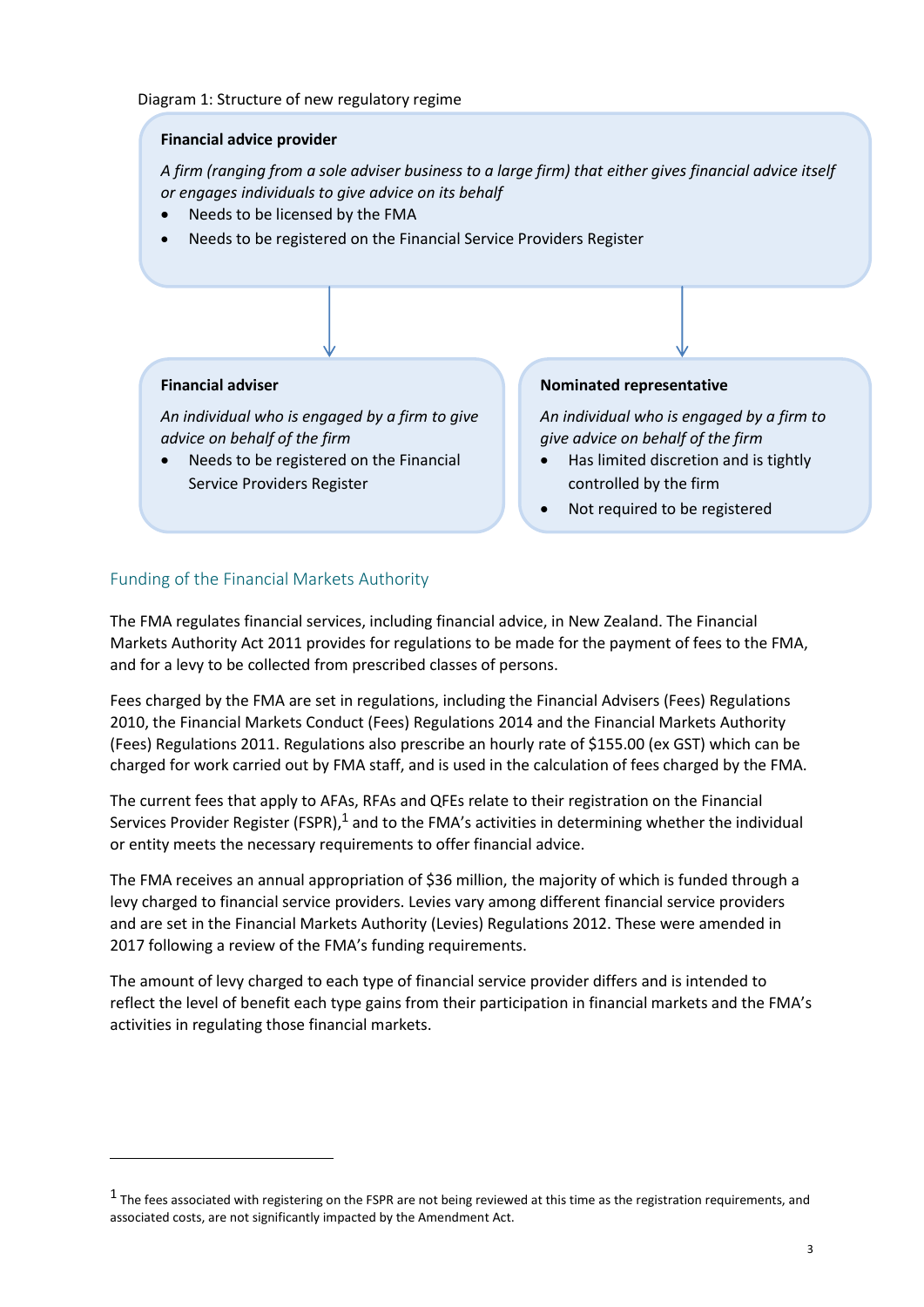#### Table 1: Current charges

| Fee and service provided for fee (GST exclusive)                                                                                                                                        | <b>RFA</b>                                                                                         | <b>AFA</b> | <b>QFE</b> |
|-----------------------------------------------------------------------------------------------------------------------------------------------------------------------------------------|----------------------------------------------------------------------------------------------------|------------|------------|
| Application for registration on Financial Service Providers<br>Register (FSPR)<br>The register is run by the Companies Office and the fee<br>recovers the costs of running the register | \$300.00                                                                                           |            |            |
| Criminal history check fee<br>Fee is charged per person named in the application for<br>registration<br>New criminal history check may be required within a 36<br>month timeframe       | \$35.00                                                                                            |            |            |
| Annual confirmation fee for registration on the FSPR                                                                                                                                    | \$75.00                                                                                            |            |            |
| Application fee for authorisation/QFE status                                                                                                                                            | N/A                                                                                                | \$996.00   | \$4,249.00 |
| Renewal of authorisation/QFE status by the FMA                                                                                                                                          | N/A                                                                                                | \$498.00   | \$4,000.00 |
| Variation to terms and conditions or scope of<br>authorisation/QFE status                                                                                                               | N/A<br>\$100.00 plus \$155.00<br>for every hour, or part-<br>hour pro rata, of work<br>carried out |            |            |
| <b>Levies</b>                                                                                                                                                                           | <b>RFA</b>                                                                                         | <b>AFA</b> | <b>QFE</b> |
| Initial levy upon registration on the FSPR. All FA, RFA and<br>QFEs pay the same levy when they initially register on the<br><b>FSPR</b>                                                | \$460.00                                                                                           |            |            |
| Annual levy payable on annual confirmation                                                                                                                                              | \$460.00                                                                                           | \$330.00   | 2<br>N/A   |

#### Review of cost recovery charges

As the Amendment Act introduces new licensing requirements that will apply to the financial advice industry, it is necessary to set licensing fees to enable the FMA to recover the costs associated with granting licences.

The current categories of financial adviser will cease to exist once the FA Act is repealed so it is necessary to adjust some current levy classes and set some new levies in order to collect the same amount of funding from the financial advice industry. It is also necessary to amend the levy to reflect the new regulatory regime to ensure that the levies paid by different types of businesses operating in the new regime are proportionate.

### Cost Recovery Principles and Objectives

In developing the cost recovery charges we have considered the Office of the Auditor General's *Good practice guide: Charging fees for public sector goods and services* and the Treasury's *Guidelines for Setting Charges in the Public Sector*.

<sup>&</sup>lt;sup>2</sup> Under the current levy classes, QFEs do not pay a levy in respect of their financial adviser service if they pay a levy for any other relevant class. Because QFEs are often banks, insurance companies or other large financial service providers, they pay the levy for this activity and would therefore not pay a specific levy associated with being a QFE.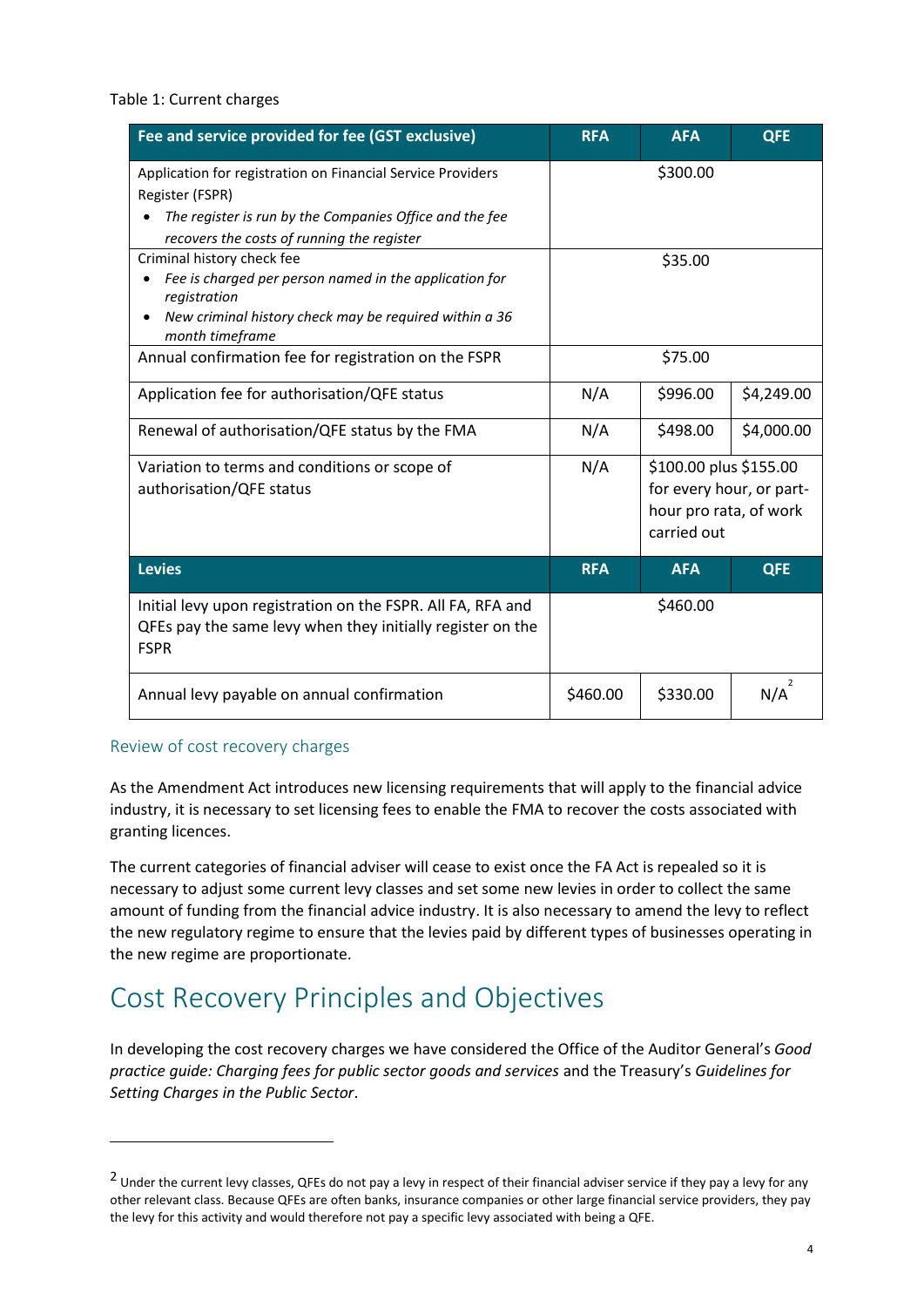#### Principles

The principles underpinning the recovery of FMA's costs are:

- **Equity**: the impact of the charges on various parties has been taken into consideration when designing the cost recovery model.
- **Simplicity**: the cost recovery regime is straightforward and readily understood by the financial advice sector.
- **Accountability**: feedback from affected parties through a public consultation process should be considered in the development in the cost recover charges, and the charges should be monitored and periodically reviewed.

#### Objectives - Licensing fees

MBIE's key objectives in setting financial advice provider fees are:

- the charges do not reduce the availability of financial advice for consumers
- ensuring that fees are set at a level that fully recovers the costs to the FMA of assessing applications
- minimising the extent to which the fees create a cross-subsidy between different groups (particularly between those with simple and complex applications)
- limiting any uncertainty to prospective applicants as to the likely total amount of the fees that they will be required to pay
- creating incentives for the FMA to deliver services to fee payers in an efficient and effective manner
- ensuring the charging of fees is able to be undertaken in an administratively efficient manner.

#### Objectives – FMA levy

The FMA levy model has been set through a previous policy process. We have used the objectives from the establishment and subsequent reviews of the levy, along with one of the primary objectives of the new regime:

- the charges do not reduce the availability of financial advice for consumers
- the cost of the levy for market participants is consistent with the benefits they receive from a well-regulated financial market
- the levy will not discourage some classes of entity from supplying financial products or services
- the levy is practical in respect of its implementation, collection and also avoids large over or under collection.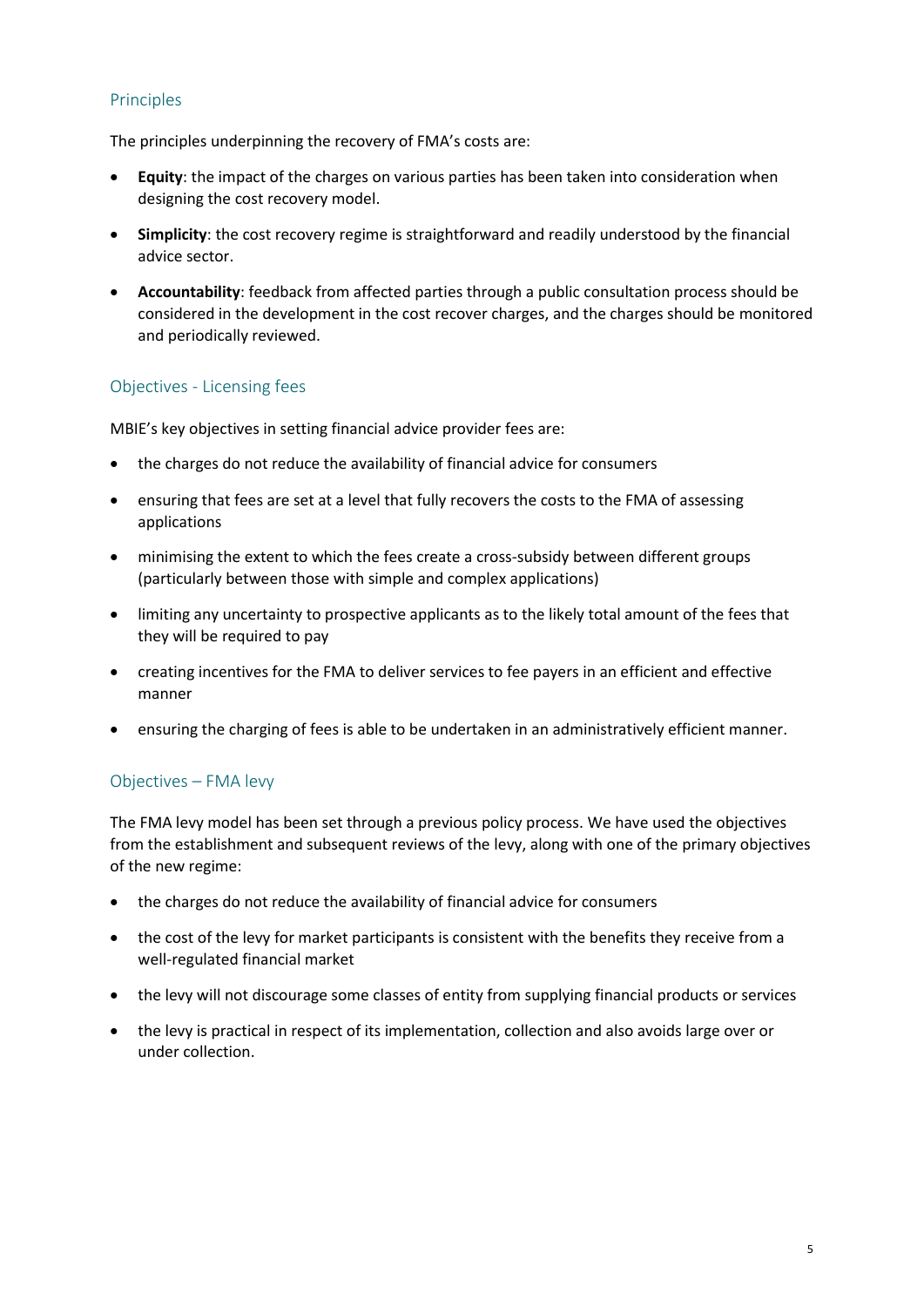## Policy Rationale: Why a user charge? And what type is most appropriate?

#### Who will be required to pay the cost recovery charges?

The proposed charges will impact businesses that provide financial advice, including small advice firms, broking firms, banks and insurers. It is estimated that the majority of current advisers will continue to provide regulated financial advice in the new regime. The table below provides approximate numbers of the current financial advice sector, and forecast volumes for the new regime.<sup>3</sup> These forecasts have been updated to reflect more up-to-date figures and incorporate industry feedback.

In calculating the estimated number of licensees and individuals in the new regime, we have made the following assumptions:

- that 90 per cent of current individual AFAs and RFAs will become financial advisers
- that approximately 23 per cent of those AFAs and RFAs will also become a financial advice provider (i.e. they will be a sole-adviser business)<sup>4</sup>
- that 50 per cent of non-QFE companies that currently engage more than one AFA or RFA will become financial advice providers
- that all current QFEs will become financial advice providers
- that all current QFE advisers will become nominated representatives

#### Table 2: Current and forecast populations

| <b>Current regime (approximately)</b> |                                       |  |  |
|---------------------------------------|---------------------------------------|--|--|
| Authorised financial advisers         | 1,995 individuals                     |  |  |
| Registered financial advisers         | 7,100 individuals                     |  |  |
| Qualifying financial entities         | 57 firms employing 21,500 individuals |  |  |
| Registered (non-QFE) entities         | 540 firms                             |  |  |
| <b>New regime (forecasts)</b>         |                                       |  |  |
| Licensed financial advice providers   | 2,296 firms                           |  |  |
| <b>Financial advisers</b>             | 8,186 individuals                     |  |  |
| Nominated representatives             | 21,500 individuals                    |  |  |

#### Licensing fees

 $\overline{a}$ 

A licence is a private good as the benefits of holding a licence are retained by the licensee (the financial advice provider) and not shared amongst a wider group. In this case, the licence issued by

 $3$  Note that this table does not include those who enter the industry after the commencement of the new regime, but is intended to illustrate our forecast volumes of those transitioning to the new regime.

<sup>&</sup>lt;sup>4</sup> An individual who holds a licence and does not engage any other individuals to give regulated financial advice on their behalf, or a body corporate which holds a licence and only engages one financial adviser (being the sole director or one of two directors, and the only senior manager) to give advice on its behalf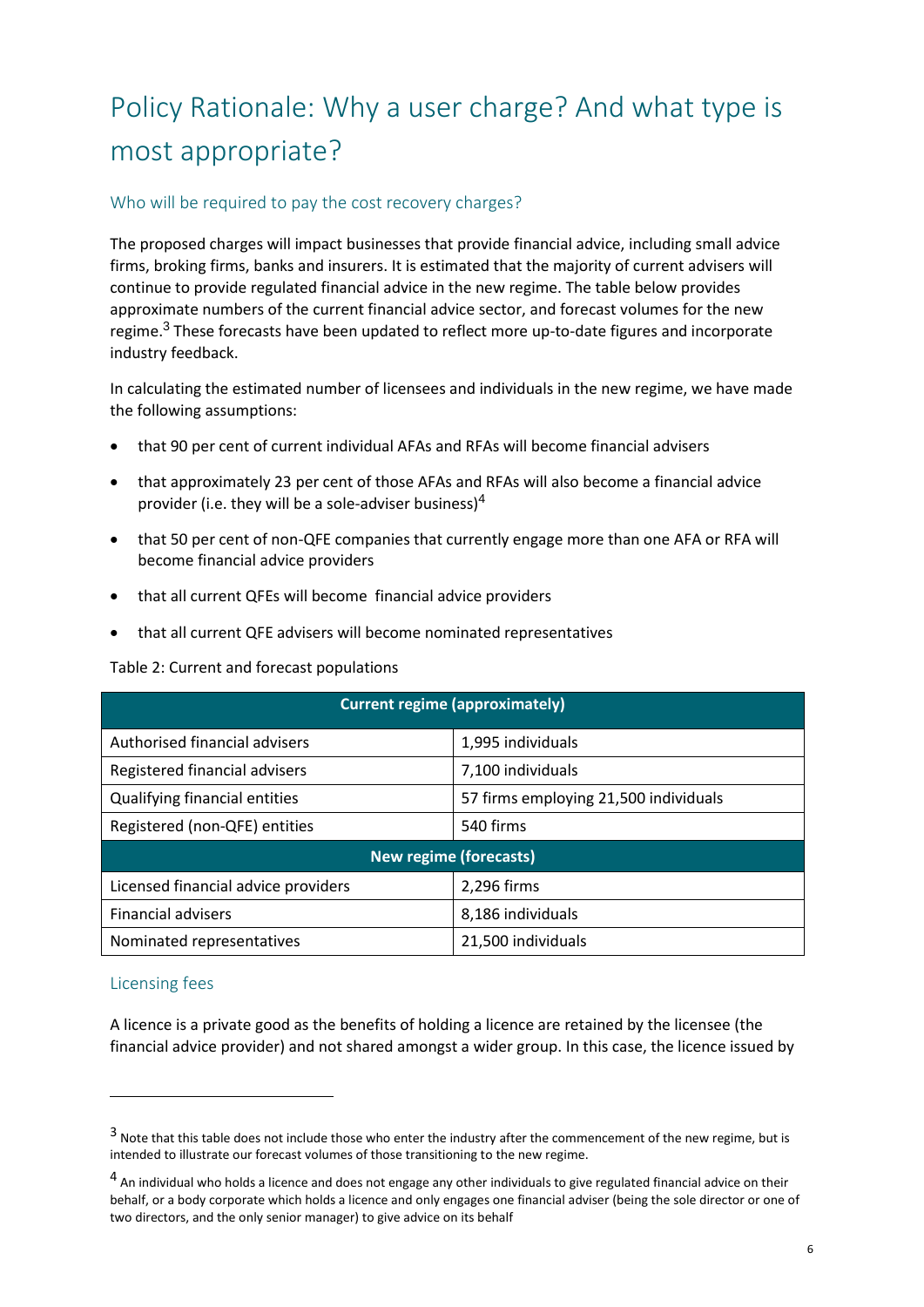the FMA will allow the licensed firm to provide financial advice to retail clients. We therefore consider that it is appropriate that the FMA recovers the full cost of the licence from licensees.

If the full cost is not recovered the FMA would need to subsidise the granting of licences from other revenue streams. We do not consider this appropriate as it would entail cross-subsidisation from either other financial markets participants or taxpayers.

#### FMA levy

Well-regulated and stable financial markets have characteristics of both a public and a private good. Everyone benefits, including businesses, consumers, investors and private individuals. For example, the financial sector as a whole benefits from FMA's activities because a stable and efficient financial market is a core requirement of their business. For this reason the majority of the FMA's operational budget is funded through a levy charged to all financial service providers with the remainder sourced from the Crown (i.e. taxpayers).

The levy accounts for the broader benefits that financial service providers obtain from the FMA's regulatory activity. The FMA undertakes a range of activities that have both direct and indirect benefits to those providing financial advice, it is therefore appropriate that some of the costs of FMA's regulatory activity are levied from those providing financial advice.

## Analysis of cost recovery charges

This section provides our analysis of the proposed licensing fees and the FMA levy.

### Licensing fees

#### The level of the proposed fee and its cost components (cost recovery model)

The Amendment Act introduces two stages of licensing: an initial transitional licensing phase, followed by full licensing. Distinct fees will be set for each phase of licensing, as the underlying costs of processing applications during each phase vary.

The licensing fees are comprised of the estimated costs associated with the development of licensing systems which will support the processing of applications and staff time, based on the estimated average processing time for a standard application.

New licensing systems are required for each phase of licensing and have been designed to provide for an effective and efficient application process. The FMA has identified the costs that relate to the relevant system for each phase of licensing, and these costs have then been apportioned evenly amongst the forecast applicants during the life span of each licensing system.

Table 3: Estimated licensing system and development costs

| Licensing system and development costs | <b>Estimated costs (ex GST)</b> |
|----------------------------------------|---------------------------------|
| Transitional licensing system          | \$840,261                       |
| Full licensing system                  | \$1,209,156                     |
| Total costs                            | \$2,049,418                     |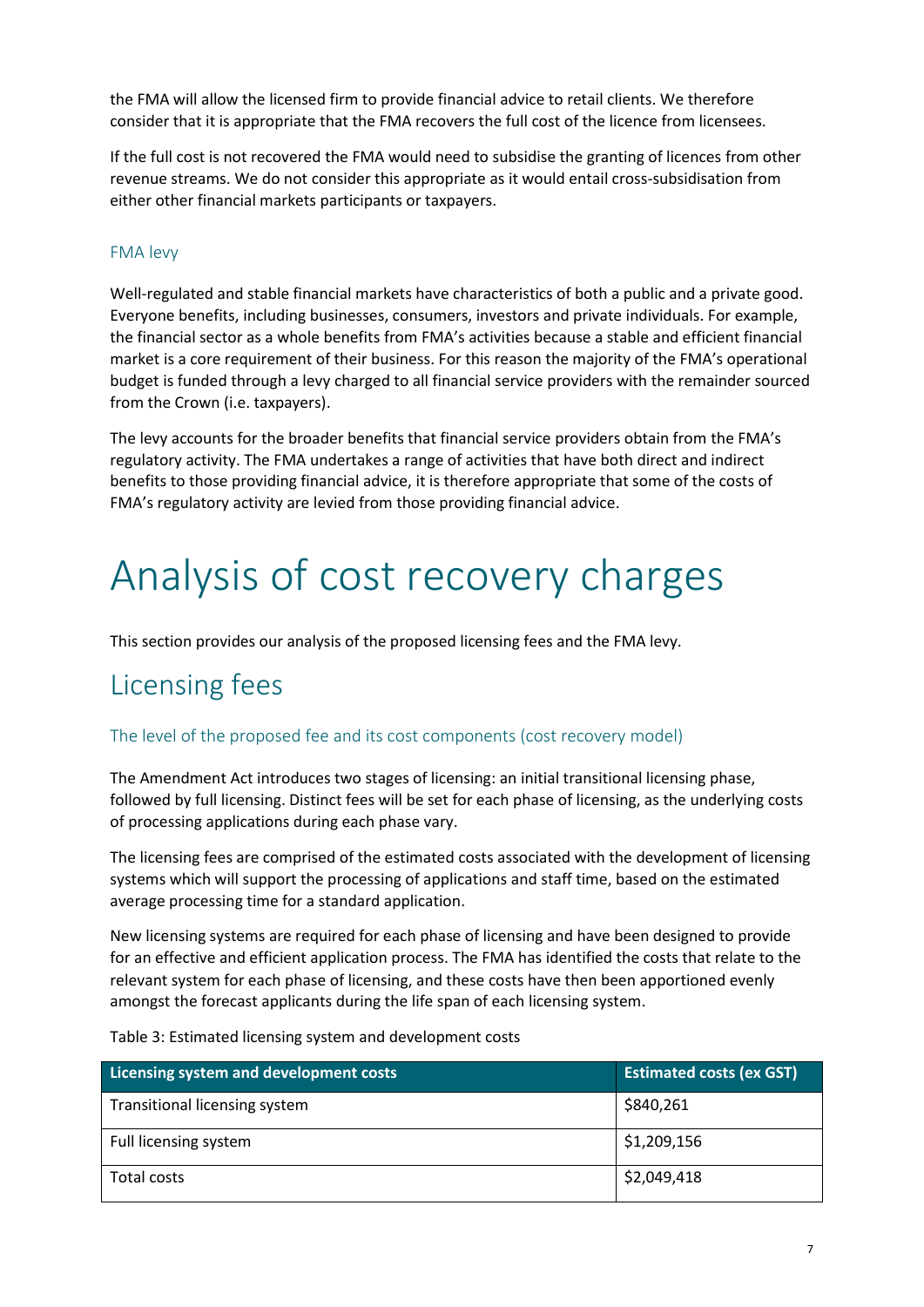#### *Transitional licensing fees*

During the initial transitional licensing phase the application process will be relatively straightforward to enable the smooth transition of businesses into the new regime, allowing the benefits of the new regime to be realised as early as possible.

The transitional licence fee will be a flat application fee as the process and associated costs are not expected to vary considerably among different applicants. The flat fee will be set at a relatively low level (when compared to the full licence fee) because the process will be straightforward and the FMA is only required to consider a limited number of factors. The flat fee will recover the licensing system and development costs and an estimated average assessment time by FMA staff for each application.

#### *Full licensing fees*

During the full-licensing phase, the application process will be more robust as the FMA will be required to consider a wider range of factors, including whether an applicant is capable of effectively providing financial advice services. In addition, the application process will vary depending on the business model adopted by the applicant. For example, the Amendment Act introduces additional requirements on financial advice providers that engage financial advisers or nominated representatives, so those firms will need to go through additional assessment during the licensing process.

While the process will be more robust than that used during transitional licensing, applicants will still use a streamlined licensing system, leading to an efficient process and relatively low estimated average processing times.

#### *Options for setting the full licensing fees*

We considered but ultimately discounted setting the licensing fees as solely a flat fee or hourly rate because:

- a model that used a flat fee only would result in higher fees being charged to all applicants to ensure that the FMA was fully recovering the costs of processing complex applications. While this would provide certainty to the industry, we were concerned that this option would result in cross-subsidisation between different applicants and could potential reduce access to advice if the fees created a barrier to entry.
- a model that relies entirely on variable charging would significantly reduce certainty for the industry, which could reduce access to advice if smaller firms, which are more price-sensitive, chose not to provide financial advice.

Rather, the proposed fee model for full licensing will include both a flat fee and an hourly rate component which will be charged in certain circumstances. The purpose of this fee design is to allow for the wide variation in size and complexity of firms that provide financial advice.

The flat application fee component will recover the licensing system and development costs and some staff assessment time. The full licensing fees will provide the FMA the ability to charge an hourly rate when processing resource intensive applications that require more staff assessment time (e.g. high risk or complex applications, or those where insufficient information is provided). The FMA is developing criteria that may trigger greater assessment and these are being built into the licensing process. The FMA will notify an applicant if it is likely to be charged the hourly rate and the reasons for being charged the hourly rate.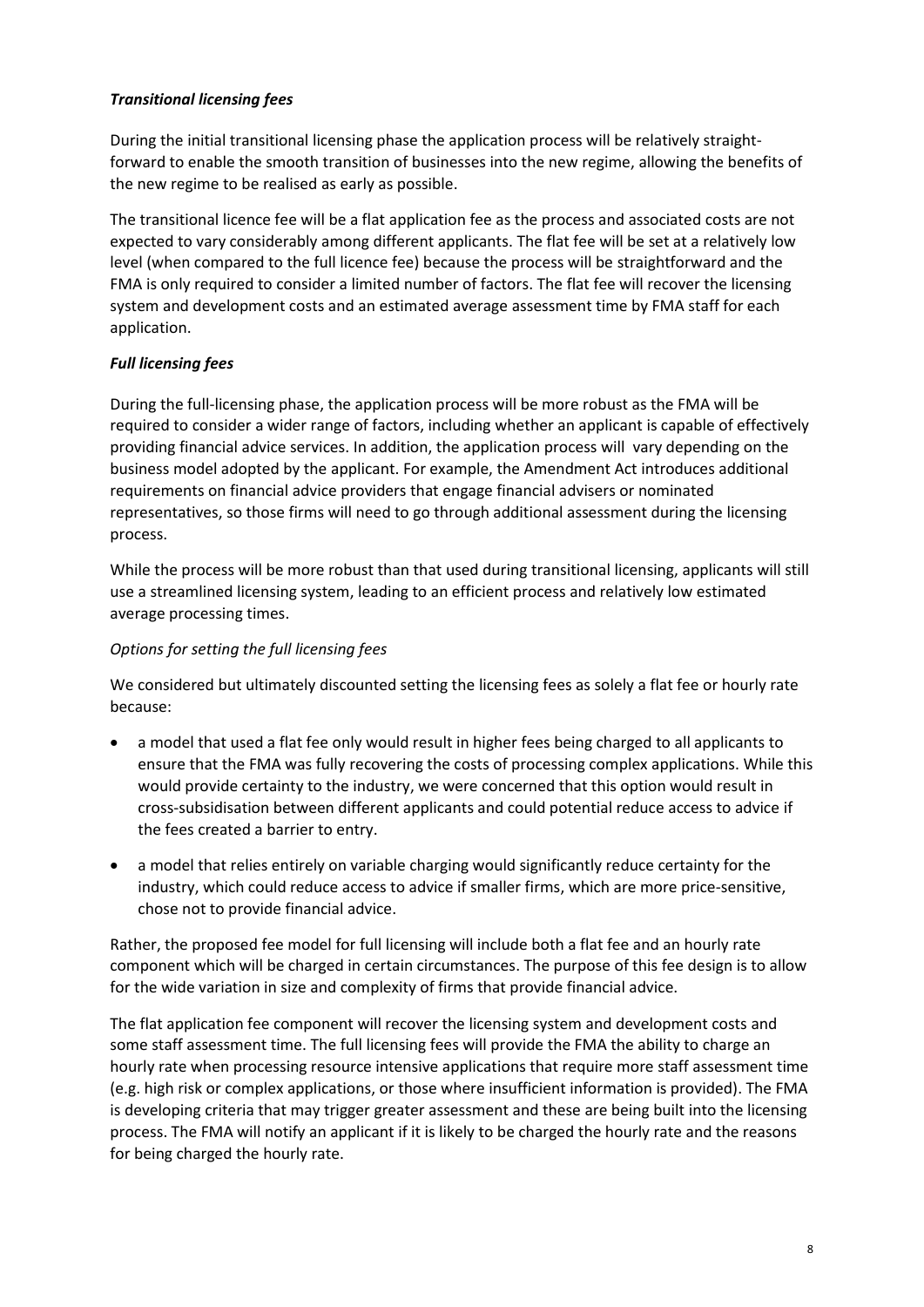#### *The fee model has three categories*

Businesses will be able to provide advice in a variety of ways, and the Amendment Act introduces additional obligations on financial advice providers that engage individuals to give financial advice on their behalf:

- a financial advice provider that engages others must take all reasonable steps to ensure that the other person complies with their duties
- a financial advice provider that engages nominated representatives is required to have in place processes and controls that limit the nature and scope of the advice that can be given.

The FMA must be satisfied that an applicant will comply with their duties, and the staff assessment time is likely to vary depending on how the applicant intends to provide advice. Because of this, we propose that there be the following three categories of flat application fees:

- **Category 1**: sole adviser businesses or financial advice providers that only give advice on their own account
- **Category 2**: financial advice providers that engage multiple financial advisers, but no nominated representatives
- **Category 3**: financial advice providers that engage nominated representatives (and may also engage financial advisers)

| <b>Application fees</b><br>(ex GST)                                                   | <b>Transitional</b><br>licensing | <b>Full licensing</b>                      |                                            |                                            |
|---------------------------------------------------------------------------------------|----------------------------------|--------------------------------------------|--------------------------------------------|--------------------------------------------|
|                                                                                       | <b>All Categories</b>            | Category 1                                 | Category 2                                 | Category 3                                 |
| <b>Total application fee</b>                                                          | \$405.00                         | \$612.00                                   | \$767.00                                   | \$922.00                                   |
| Licensing system and<br>development costs                                             | \$366.25                         | \$457.00                                   | \$457.00                                   | \$457.00                                   |
| Estimated average                                                                     | \$38.75                          | \$155.00                                   | \$310.00                                   | \$465.00                                   |
| application processing<br>time                                                        | $(15 \text{ mins})$              | (1 hour)                                   | (2 hours)                                  | (3 hours)                                  |
| Additional hourly rates<br>chargeable over specified<br>threshold following<br>notice | N/A                              | \$155 per hour<br>over 2 hour<br>threshold | \$155 per hour<br>over 3 hour<br>threshold | \$155 per hour<br>over 4 hour<br>threshold |

Table 4: Proposed licensing fees and cost components

#### Assessment of proposed licensing fees against objectives

We consider that the proposed model of flat application fee and hourly rate will result in the most cost effective recovery method for the FMA and the fairest fee for licensees. By removing resource intensive applications from the model of the flat fee and allowing the FMA to recover its costs by charging these applicants through its hourly rate, the flat fee can be set at a lower level. If the flat fee was based on an estimated average cost for all financial advice provider licence applications it would need to be set higher and would cross-subsidise the costs of assessment across applicants.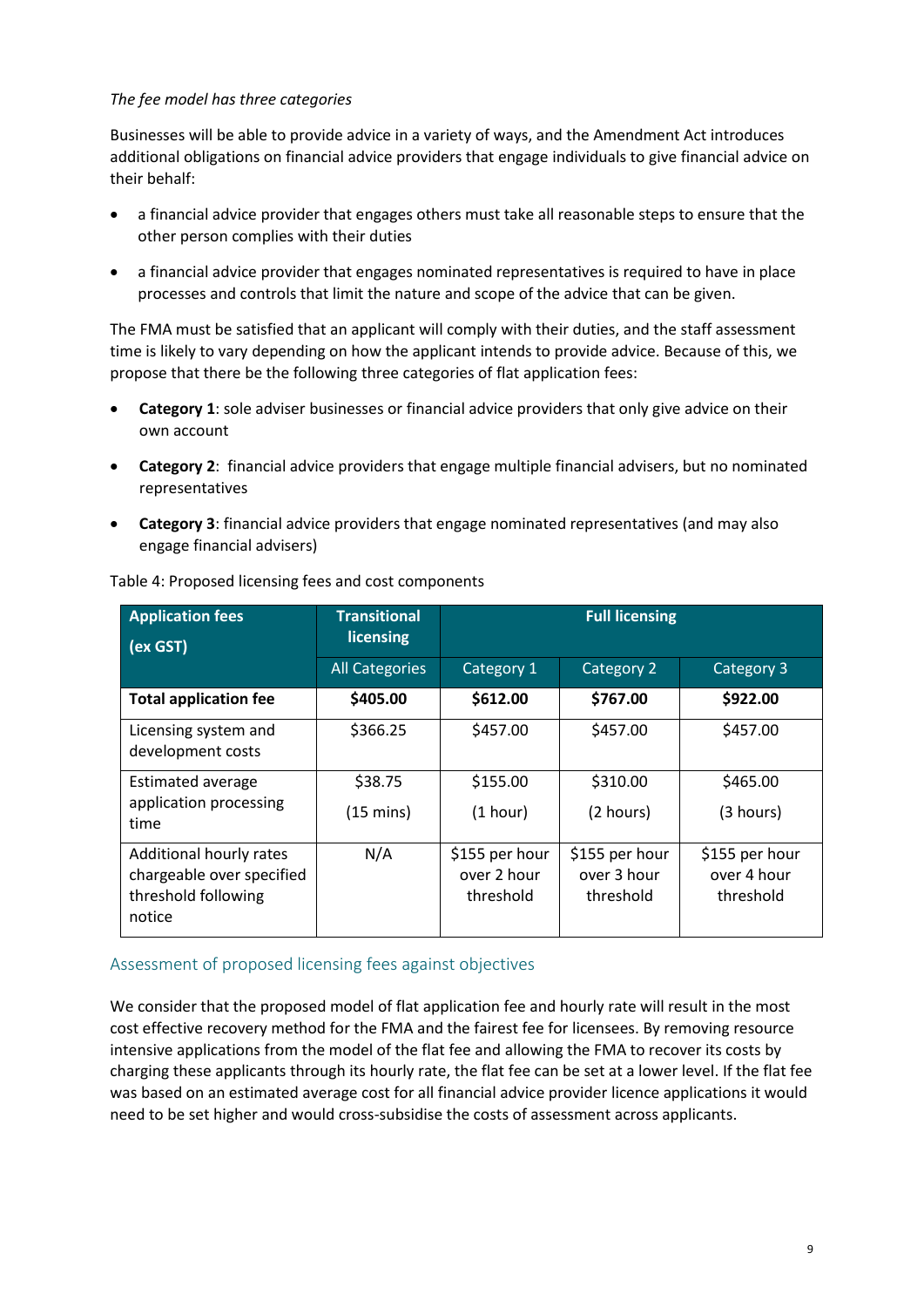#### Table 5: Assessment of proposed licensing fees model against objectives

| <b>Objective</b>                                                                                  | <b>Licensing fees model</b>                                                                                                                                                                                                                                                                                                                                                                                                                                                                                                                     |
|---------------------------------------------------------------------------------------------------|-------------------------------------------------------------------------------------------------------------------------------------------------------------------------------------------------------------------------------------------------------------------------------------------------------------------------------------------------------------------------------------------------------------------------------------------------------------------------------------------------------------------------------------------------|
| The charges do not reduce the<br>availability of financial advice                                 | $\sqrt{\sqrt{}}$ The relatively low fees should reduce the costs for many<br>applicants, and should not reduce access to advice.                                                                                                                                                                                                                                                                                                                                                                                                                |
| Fees are set at a level that fully<br>recovers the costs to the FMA of<br>assessing applications. | $\checkmark$ Apportioning the licensing system and development costs<br>evenly means the FMA should be able to recover its costs and<br>allowing the FMA to charge its hourly rate ensures that the FMA<br>can recover additional costs incurred when considering more<br>complex applications.                                                                                                                                                                                                                                                 |
| The fee model minimises cross-<br>subsidy between different groups.                               | $\checkmark$ Minimises cross-subsidisation by only requiring applicants<br>in each category to pay a fee that is proportionate to the costs<br>associated with considering their application. Allowing the FMA<br>to charge the hourly rate reduces the fees for most applicants<br>and applies those costs to complex applicants.                                                                                                                                                                                                              |
| Uncertainty about the fee level<br>applicants have to pay is minimised                            | $\checkmark$ All applicants will be aware of the minimum costs that they<br>will incur prior to applying for a licence. However, the ability for<br>the FMA to charge additional fees in accordance with its hourly<br>rate reduces the level of certainty. This risk will be mitigated by<br>the FMA notifying applicants that they may incur additional<br>costs, and licensing guides are expected to indicate the types of<br>applications that may be 'complex or high risk' so applicants are<br>aware of the potential additional costs. |
| FMA is incentivised to deliver<br>services to fee payers in an<br>efficient and effective manner  | $\checkmark$ The threshold at which the FMA is able to charge the hourly<br>rate has been set at one hour over the estimated average<br>processing time. This should incentivise the FMA to process<br>applications efficiently.                                                                                                                                                                                                                                                                                                                |
| Fees are able to be collected in an<br>administratively efficient manner.                         | $\checkmark$ The proposed charging model will allow the flat application<br>fee to be charged for the majority of applicants, while providing<br>for additional fees to be charged when assessing more complex<br>applications.                                                                                                                                                                                                                                                                                                                 |

#### Impact analysis

The requirement to obtain a licence and the proposed licensing fees will apply to anyone who provides regulated financial advice to retail clients in the new regime. The table below sets out our forecast volumes for the number of applicants in each category during the transitional licensing period, and over the first five years of the new regulatory regime.<sup>5</sup> It is anticipated that the vast majority of applications for full licences will be received during the initial two years as the industry transitions to the new regime.

<sup>&</sup>lt;sup>5</sup> In addition to the existing financial advisers transferring to the new regulatory regime, we have estimated that there will be 70 new licensed financial advice providers per year.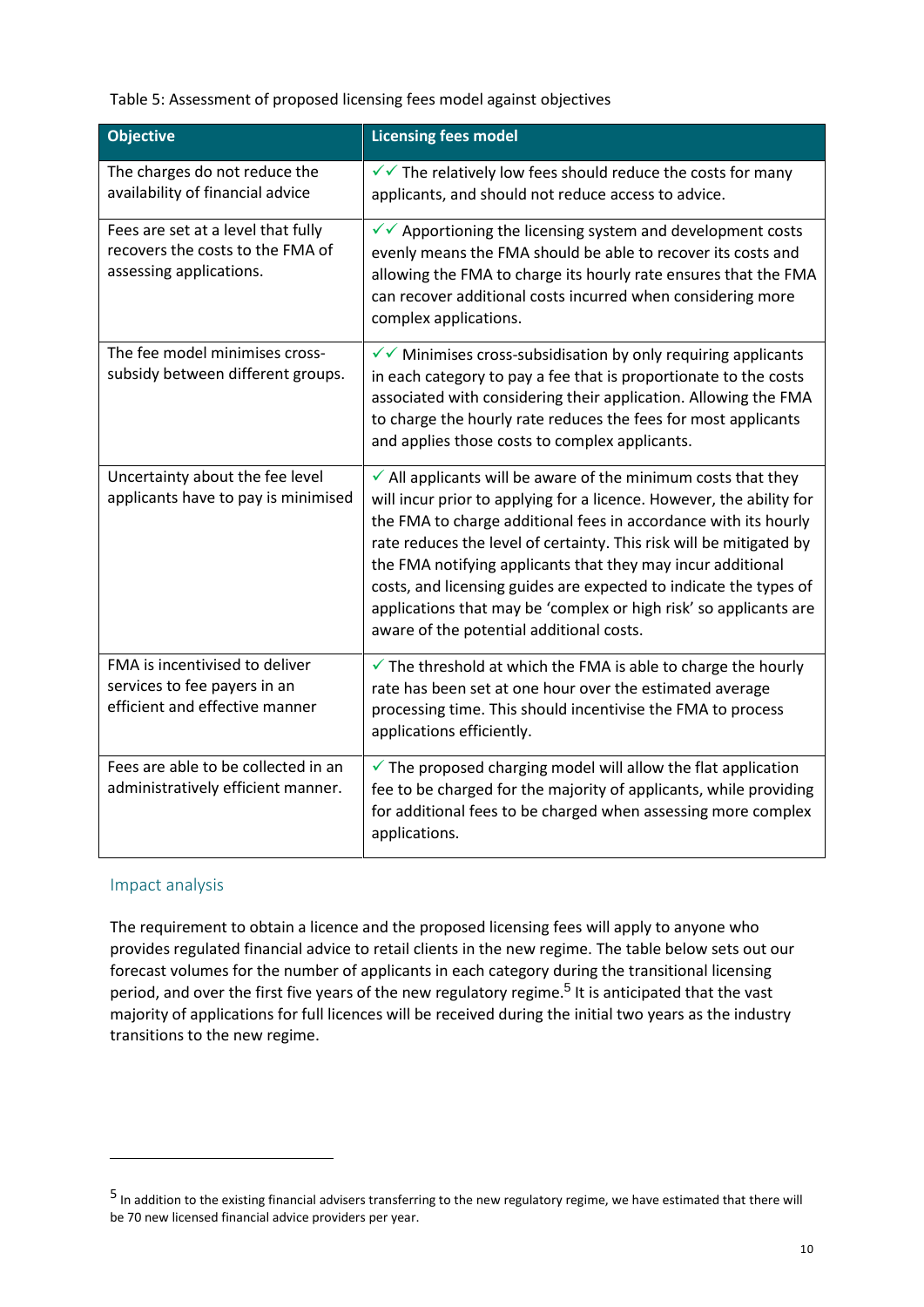Table 6: Proposed licensing fees in the new regime

| Category                                                                                                              | <b>Application fee</b> | <b>Anticipated volume</b> |
|-----------------------------------------------------------------------------------------------------------------------|------------------------|---------------------------|
| <b>Transitional licence</b>                                                                                           | \$405.00               | 2,296                     |
| Full licence – sole adviser businesses or<br>financial advice providers that only give<br>advice on its own account   | \$612.00               | 2,170                     |
| Full licence – financial advice provider that<br>engages multiple advisers (no nominated<br>representatives)          | \$767.00               | 397                       |
| Full licence – financial advice provider<br>engages nominated representatives (may<br>also engage financial advisers) | \$922.00               | 79                        |

Under the current regime, AFAs and QFEs must be assessed by the FMA before providing financial advice to retail clients, and this assessment is renewed every five years. AFAs and QFEs will incur much lower licensing costs in the new regime than they currently do. RFAs will incur licensing costs that they are currently not required to pay because they are not assessed before they are able to provide financial advice in the current regime.

Table 7: Costs under the FA Act

 $\overline{a}$ 

| <b>Category</b>                    | Application/renewal fee <sup>6</sup><br>(5 yearly) | <b>Approximate current</b><br>volume  |
|------------------------------------|----------------------------------------------------|---------------------------------------|
| Registered financial adviser (RFA) | N/A                                                | 7,100 individuals and 540<br>entities |
| Authorised financial adviser (AFA) | \$996.00/\$498.00                                  | 1,995                                 |
| Qualifying financial entity (QFE)  | \$4,249.00/\$4,000.00                              | 57                                    |

The relatively low proposed fees are driven, in part, by the expected efficiencies of the FMA's licensing process. The combination of fixed fee and hourly rate means the majority of applicants will pay a relatively low fee (by applying the costs of processing complex applications to the particular applicant), while allowing the FMA to recover the costs associated with assessing complex applications.

However, some stakeholders have raised a concern that the ability for the FMA to charge its hourly rate might result in a high volume of applicants incurring additional costs. This would reduce certainty for the industry as businesses may be unable to reasonably estimate the cost of licensing. It is intended that the hourly rate will only apply to complex or resource intensive applicants, and the FMA will only charge its hourly rate after providing written notice to the applicant of the reasons why

 $^6$  The FMA is yet to determine the length of time that financial advice provider licences will be granted for, and recently removed expiry dates from other licences granted under the FMC Act. Further, the FMA has not designed a separate 'renewal' process, and the costs associated with processing any 'renewal' application are likely to remain the same as the costs associated with full licensing.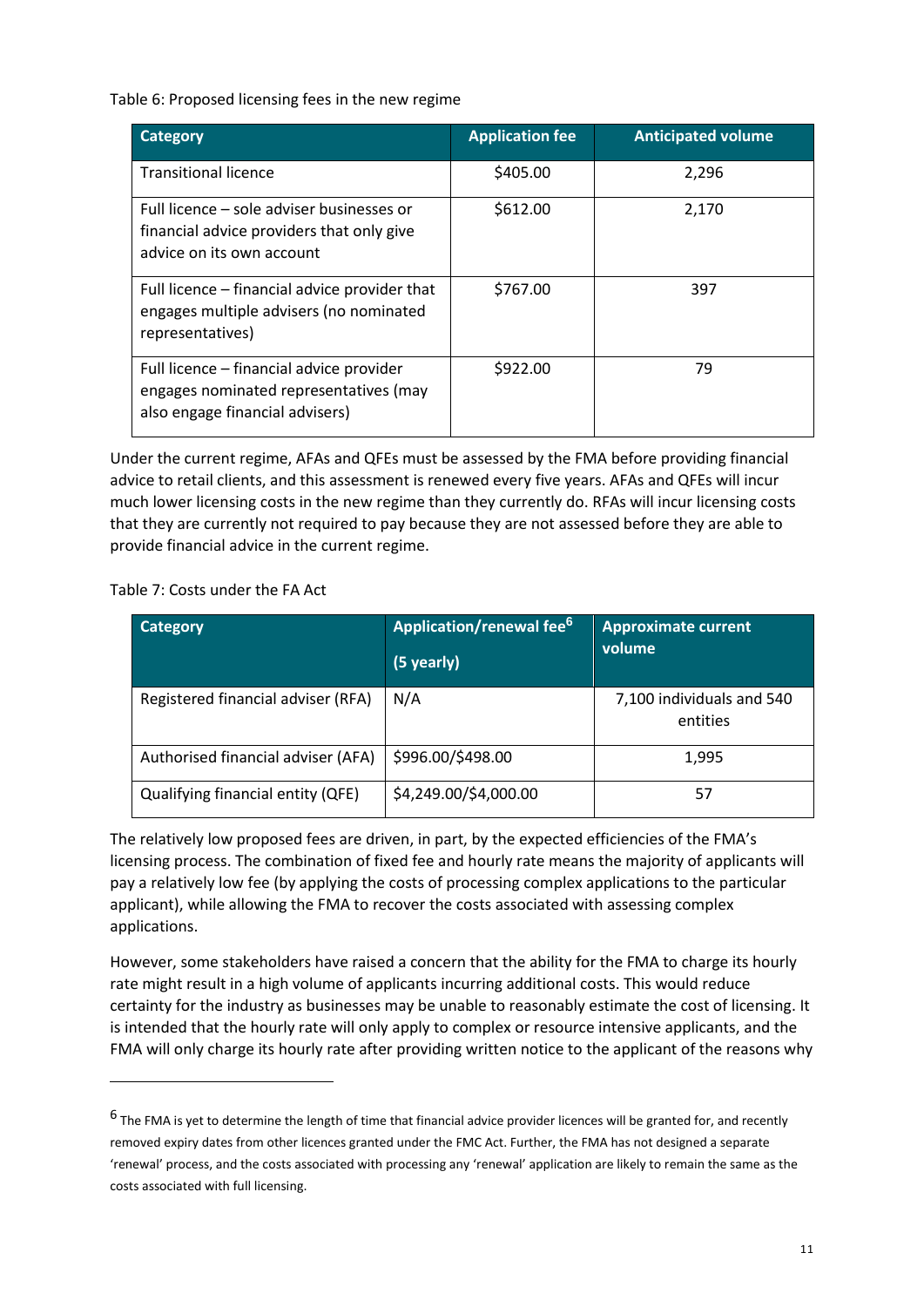the hourly rate will be charged. Further, the FMA will only be able to charge the hourly rate after a threshold has been exceeded.

A large fluctuation in the number of applicants could result in a significant over or under recovery, particularly of the licensing system and development costs. We will closely monitor the number of applications during the transitional licensing window and may review our assumptions, and the relevant fees, prior to the full licensing phase if necessary.

### FMA Levies

#### The level of the proposed levies and its cost components (cost recovery model)

Approximately \$3.6 million of the FMA's annual appropriation is funded through levies charged to the financial advice industry. It is intended that the same amount of funding will continue to be collected from the financial advice industry, but that the levy classes will be amended to reflect the design of the new regime. These changes are not intended to generate additional revenue or increase the FMA's appropriation.

We consider it to be appropriate that the levy is set at a rate which reflects the relative benefit that different market participants receive from operating in a well-regulated financial market (i.e. that the levy charged to a financial market participant is proportionate to the size of the business). This is consistent with how the current levy amounts are set for other financial service providers. We have used the number of individuals engaged by a firm to give financial advice in order to provide an indication of the extent of benefits a firm receives from the FMA's activities. For example, a firm that engages a large number of individuals to give financial advice, or has a digital advice tool that can reach a large number of consumers, is considered to benefit more than a sole adviser business.

Under each of our options for the levy:

- all financial service providers will continue to pay a levy of \$460 (ex GST) on initial registration, followed by a service-specific levy on each annual confirmation
- financial advisers will be levied individually, as they are separately registered, with their own annual confirmation dates, and have the potential to work for multiple financial advice providers.

#### *Option 1 (preferred option): Incremental increase in levies for financial advice providers*

Under this option, financial advice providers will pay a base levy, plus an additional amount for every individual nominated representative that they engage, and if they give advice on their own account.

This option includes an upper cap of \$80,000 for financial advice providers. This is intended to reduce the risk of larger providers choosing not to provide financial advice, or reducing the number of nominated representatives providing financial advice in order to reduce the applicable levy, as this would be counter to our objectives. Further, many of these firms are likely to contribute a considerable amount to the FMA's funding under different existing levy classes (e.g. as a bank).

A large fluctuation in the number of financial advice providers, financial advisers or nominated representatives from the anticipated volumes could lead to an over or under recovery of the funding collected via the levy. This risk will be mitigated by monitoring the population numbers during the transition to the new regime.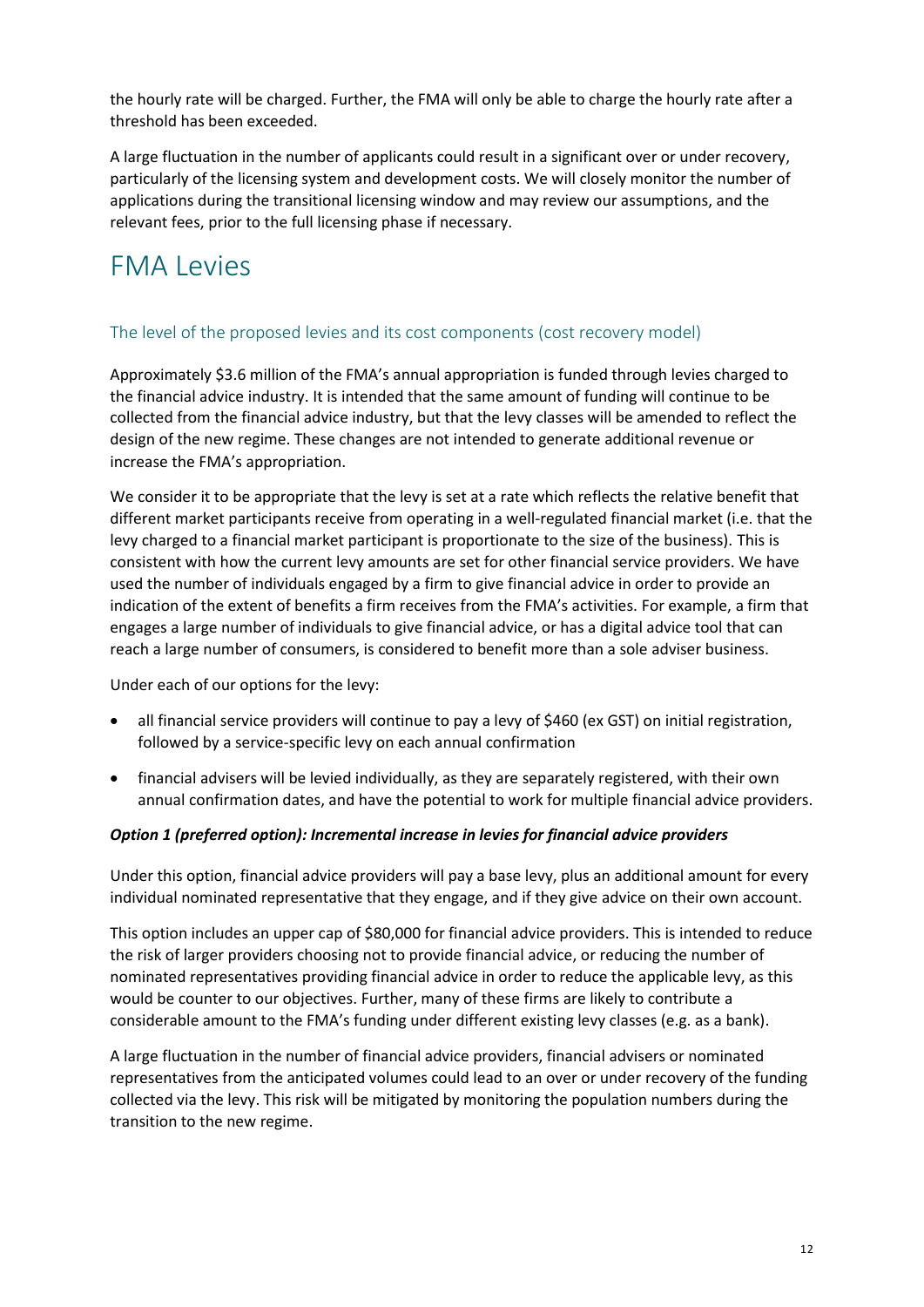Table 8: Levy classes (preferred option)

|                   | Proposed levy classes (payable at each annual confirmation) | Levy (ex GST) |
|-------------------|-------------------------------------------------------------|---------------|
|                   | Licensed financial advice provider                          | \$225.00      |
|                   | Per nominated representative                                | \$179.00      |
|                   | If gives advice on its own account                          | \$737.00      |
| Financial adviser |                                                             | \$265.00      |

#### *Option 2: Tiered levies*

Under this option, the levies payable by financial advice providers would be split into six different tiers. Each tier would set a levy based on the number of individuals engaged by the financial advice provider. This approach would be broadly consistent with other classes of FMA levies (e.g. the levies for banks are split into five tiers of increasing value) and should mean that the amount of the levy reflects the benefits received by the business.

However, the significant increase in the levy between different classes could deter businesses from engaging more people to give advice, potentially reducing access to advice for consumers. There is also an increased risk of over or under recovery, as we have incomplete information about the size and nature of firms that may engage nominated representatives. It is therefore difficult to accurately set the tiers, and the amount of the levies that should apply in each tier.

Table 9: Levy classes (Option 2)

| Levy classes                                | Levy (ex GST) |
|---------------------------------------------|---------------|
| At each annual confirmation                 |               |
| Financial adviser                           | \$226.00      |
| Financial advice provider                   |               |
| Tier 1 (sole adviser business)              | \$294.00      |
| Tier 2 (multiple financial advisers)        | \$1,036.00    |
| Tier 3 (up to 10 nominated representatives) | \$2,682.00    |
| Tier 4 (11-199 nominated representatives)   | \$9,833.00    |
| Tier 5 (200-499 nominated representatives)  | \$35,398.00   |
| Tier 6 (500+ nominated representatives)     | \$57,943.00   |

#### Assessment of options against objectives – levy

We consider that Option 1 is most likely to meet MBIE's objectives in setting the levy. It should ensure that the levy payable is proportionate to the benefit those businesses receive from the FMA's activities. In addition, the incremental increases in the levy, and the inclusion of the cap in respect of levies relating to financial advice providers, should not reduce access to financial advice

Table 10: Assessment of levy models against objectives

| <b>Objective</b>        | <b>Option 1 (preferred option)</b>           | <b>Option 2</b>                                |
|-------------------------|----------------------------------------------|------------------------------------------------|
| The charges do not      | $\sqrt{\sqrt{}}$ The majority will pay lower | $\checkmark$ The significant levies payable in |
| reduce the availability | levies, or marginally higher levies,         | different tiers could lead firms to            |
| of financial advice     | than under the current regime.               | reduce the numbers of individuals              |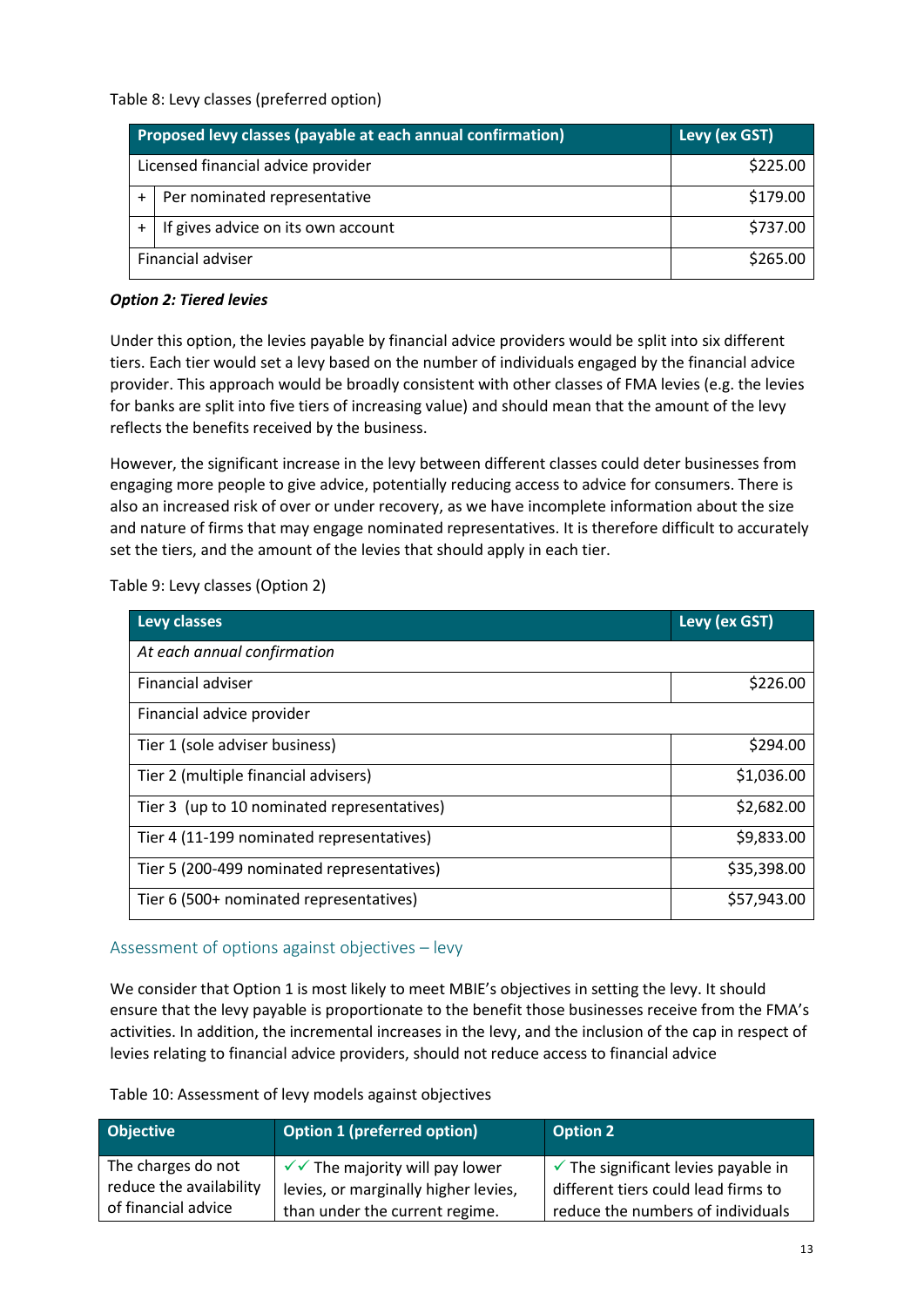|                                                                                                                                                 | Those who are likely to face a<br>significant increase are larger firms<br>and we do not consider the increase<br>to be so significant as to reduce<br>access to financial advice.                                                                                                                         | giving advice in order to reduce the<br>applicable levy.                                                                                                                                                                                                                                                                                                                    |
|-------------------------------------------------------------------------------------------------------------------------------------------------|------------------------------------------------------------------------------------------------------------------------------------------------------------------------------------------------------------------------------------------------------------------------------------------------------------|-----------------------------------------------------------------------------------------------------------------------------------------------------------------------------------------------------------------------------------------------------------------------------------------------------------------------------------------------------------------------------|
| The cost of the levy for<br>market participants is<br>consistent with the<br>benefits they receive<br>from a well-regulated<br>financial market | $\checkmark$ The incremental increase in the<br>levies paid by financial advice<br>providers will lead to businesses<br>paying a levy that reflects the<br>benefits that they receive from the<br>FMA's activities.                                                                                        | $\checkmark$ Businesses will pay a levy that<br>reflects the benefits they receive<br>from the FMA's activities, however<br>the significant jumps in levies<br>between different tiers could lead<br>to some inconsistencies.                                                                                                                                               |
| The levy will not<br>discourage some<br>classes of entity from<br>supplying financial<br>products or services                                   | $\sqrt{\sqrt{}}$ The incremental increase in the<br>levy should not discourage firms<br>from giving advice. Some larger<br>providers will be required to pay<br>more than currently, however they<br>receive significant benefits from the<br>FMA's activities and are likely able<br>to bear these costs. | <b>*</b> May deter price-sensitive<br>businesses from providing advice<br>through nominated representatives,<br>and could deter businesses from<br>growing (due to the significant<br>increases between levy tiers).                                                                                                                                                        |
| The levy is practical in<br>respect of its<br>implementation,<br>collection and also<br>avoids large over or<br>under-collection.               | √ The levy will continue to be<br>collected via the Financial Service<br>Providers Register (FSPR). This<br>model doesn't require assumptions<br>to be made on the business models<br>that businesses will adopt,<br>therefore reducing the risk of over<br>or under recovery.                             | * The levy will continue to be<br>collected via the Financial Service<br>Providers Register (FSPR).<br>The inclusion of tiers increases the<br>risk of over or under recovery. We<br>have incomplete information about<br>the likely size of firms in the new<br>regime, so setting appropriate tiers<br>is difficult and would require regular<br>reviewing and amendment. |

#### Impact analysis

The proposal will change the levies that apply to anyone who provides financial advice in the new regime.

Table 11: Forecast volumes in the new regime

| Levy class                           | <b>Annual levy</b> | <b>Anticipated volume</b> |
|--------------------------------------|--------------------|---------------------------|
| Financial adviser                    | \$265.00           | 8,186                     |
| Financial advice provider            | \$225.00           | 2,296                     |
| + per nominated representative       | \$179.00           | 21,500                    |
| + if gives advice on its own account | \$737.00           | 100                       |

Due to the difference in design with the new regime, it is difficult to draw a direct comparison with the levies charged in the current regime.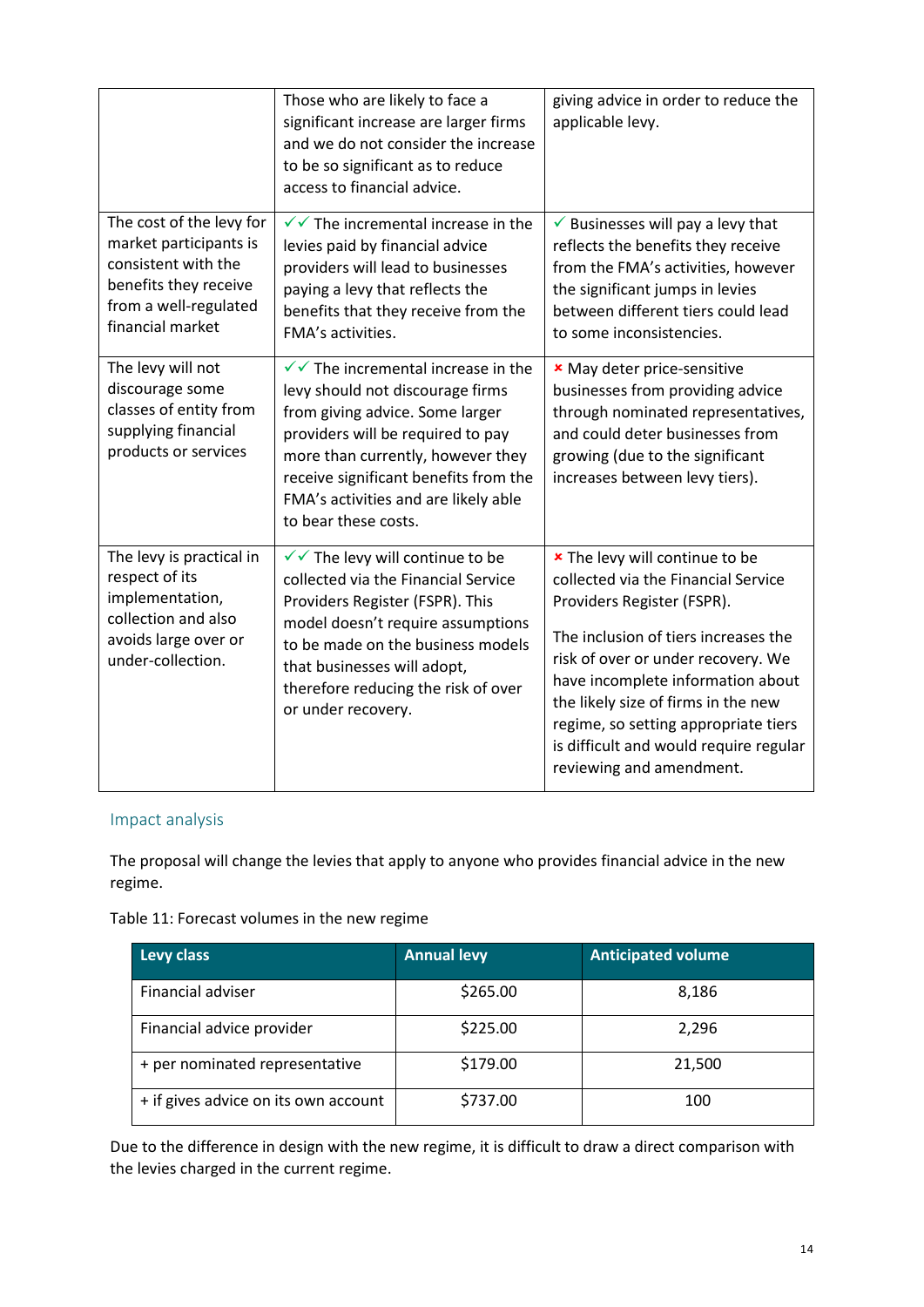A financial advice provider that engages one financial adviser will pay broadly similar annual levies (\$490.00) to AFAs<sup>7</sup> and RFAs currently (\$330.00 and \$460.00 respectively). Firms that engage multiple financial advisers, and the individual financial advisers themselves, will pay less than under the current regime (e.g. a firm of five current AFAs could save up to \$560 per year).

We anticipate that current QFEs will engage nominated representatives to give financial advice on their behalf, and will potentially pay significantly higher levies than under the status quo. QFEs are not currently levied in respect of their financial adviser service but pay a levy under other classes. While they will pay up to \$80,000 more than under the status quo, we think this is justified given that they will benefit from the FMA's activities in the new regulatory regime. Many of these businesses are also generally large and these additional costs are unlikely to discourage the entity from providing financial advice.

Table 12: Levies charged in the FA Act

| Levy class                         | <b>Annual levy</b> | <b>Approximate current</b><br>volume |
|------------------------------------|--------------------|--------------------------------------|
| Registered financial adviser (RFA) | \$460.00           | 7,100                                |
| Authorised financial adviser (AFA) | \$330.00           | 1,995                                |
| Qualifying financial entity (QFE)  | N/A                | 57                                   |

As the levy has been calculated on forecast volumes, there is a risk of over or under recovery of the levy. We will monitor the volumes of people participating in the new regime and may recommend changes to the levies. We do not expect the amount of levy to influence the availability of financial advice, or the decisions that businesses make when determining how to structure themselves. Levying financial advisers separately might deter larger financial advice providers from giving financial advice through financial advisers (rather than nominated representatives) as they will not benefit from the cap. We consider this to be a relatively low risk.

## Consultation

In December 2018 a discussion paper was released which sought feedback on our preferred options for the fees and levies. The discussion paper also sought feedback on some possible alternative or complementary options, as well as the underlying assumptions used in calculating the fees and levies.

20 submissions were received, which were broadly supportive of the preferred option. However, steps have been taken to address the concerns of stakeholders. In particular:

- to clarify when the FMA's hourly rate may be used in order to increase certainty of licensing fees
- the forecast volumes have been amended following feedback received through consultation, and to reflect more up-to-date volumes
- to include one of the primary objectives of the new regulatory regime (improving access to financial advice) in our objectives for setting the fees and levies

<sup>&</sup>lt;sup>7</sup> When the levy was reviewed in 2017, AFA levies were not changed as it was intended that these levies would be reviewed once more information regarding the new regulatory regime for financial advice was known.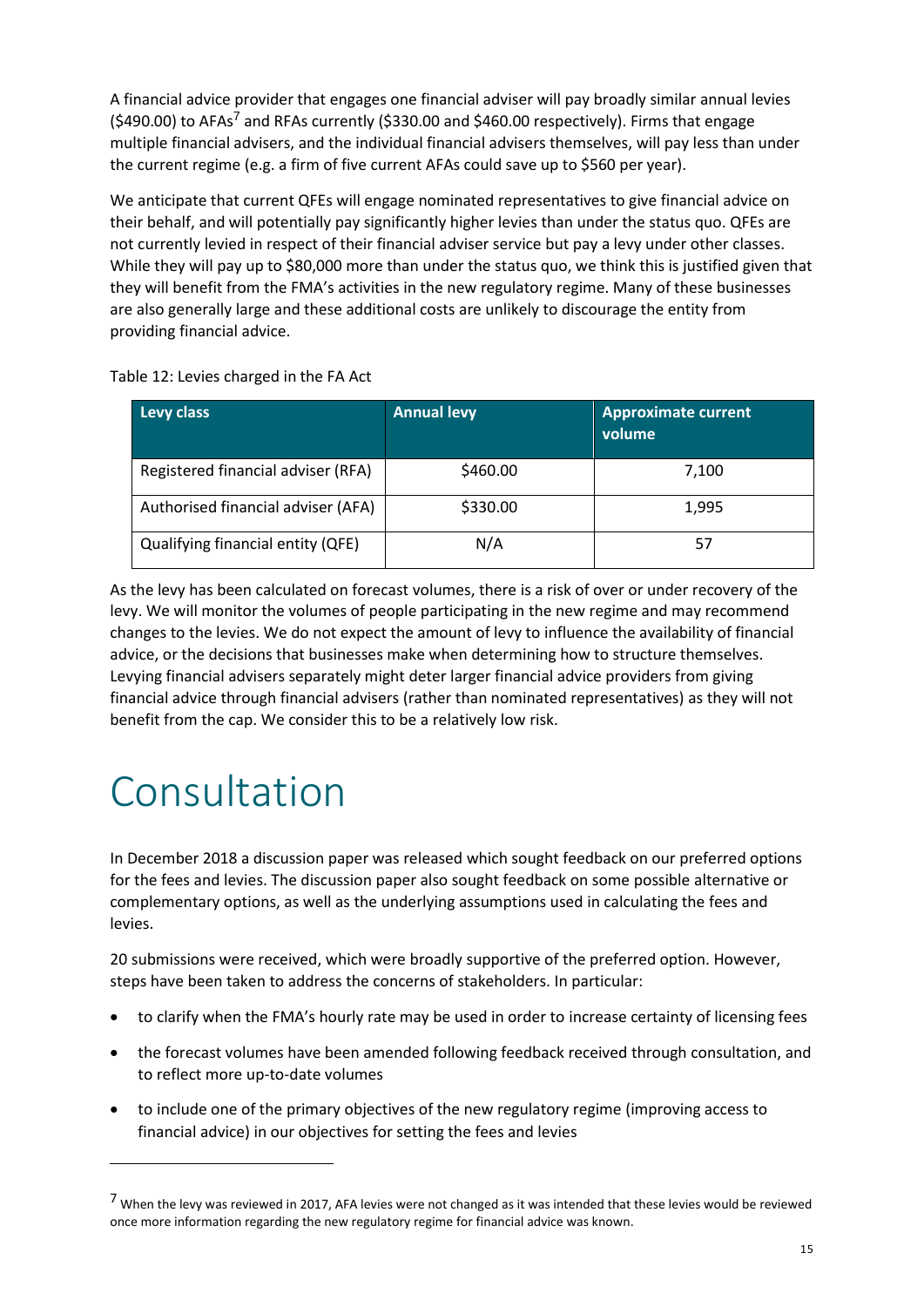to reduce the levies payable by firms that give advice on their own account in order to reduce the likelihood that this will create a barrier to entry

Some industry associations whose members are larger organisations (some of which are QFEs) were opposed to paying a levy based on the number of nominated representatives that they engage, as some QFEs already pay substantial amounts under different levy classes (e.g. as a bank). While we understand that the new model potentially represents a significant increase in the levies for these businesses, we consider that they benefit significantly from the FMA's activities and should be levied accordingly.

## Conclusions and recommendations

We recommend that the licensing fees be set to fully recover the FMA's costs associated with processing applications for a financial advice provider licence. The proposed approach of flat fee plus hourly rate will meet the principles of equity, simplicity and accountability. It will see the majority of applicants pay a relatively low fee, while allowing the FMA to recover the costs associated with considering more resource intensive complex applications.

We recommend that the FMA levy model be amended to recover the same amount of funding from the financial advice industry in the new regime. The proposed adjustments to the levy model achieve the principles of equity, simplicity and accountability, and financial advice providers will pay a levy that is proportionate to the benefit they receive from the FMA's activities.

## Implementation plan

The transitional licensing fees will come into effect when transitional licensing opens, which is expected to be in Q4 2019, and the full licensing fees and changes to the FMA levy will come into effect when the new regime for financial advice comes into force (expected to be Q2 2020).

The levy will continue to be collected via the FSPR. The new regulatory regime will require existing providers to amend their registration pages to reflect new terminology, and some may need to establish a new registration page for certain services. MBIE and the FMA are actively engaging with providers to clarify their registration requirements.

## Monitoring and evaluation

MBIE has ongoing regulatory stewardship obligations and will work with the FMA to monitor the implementation of the new regulatory regime. In particular, we will monitor the impact of the new regulatory regime on the FMA's resourcing and the financial advice sector and will monitor whether any significant under or over recovery is occurring. It is likely that the fees and levies discussed in this paper will be reviewed in light of our monitoring activities to ensure they are fit for purpose.

As a Crown entity, the FMA is required to report to the Minister of Commerce and Consumer Affairs and to the general public about its performance. The FMA currently collects and reports annually on a range of non-financial performance measures, including measures relating to the completion of